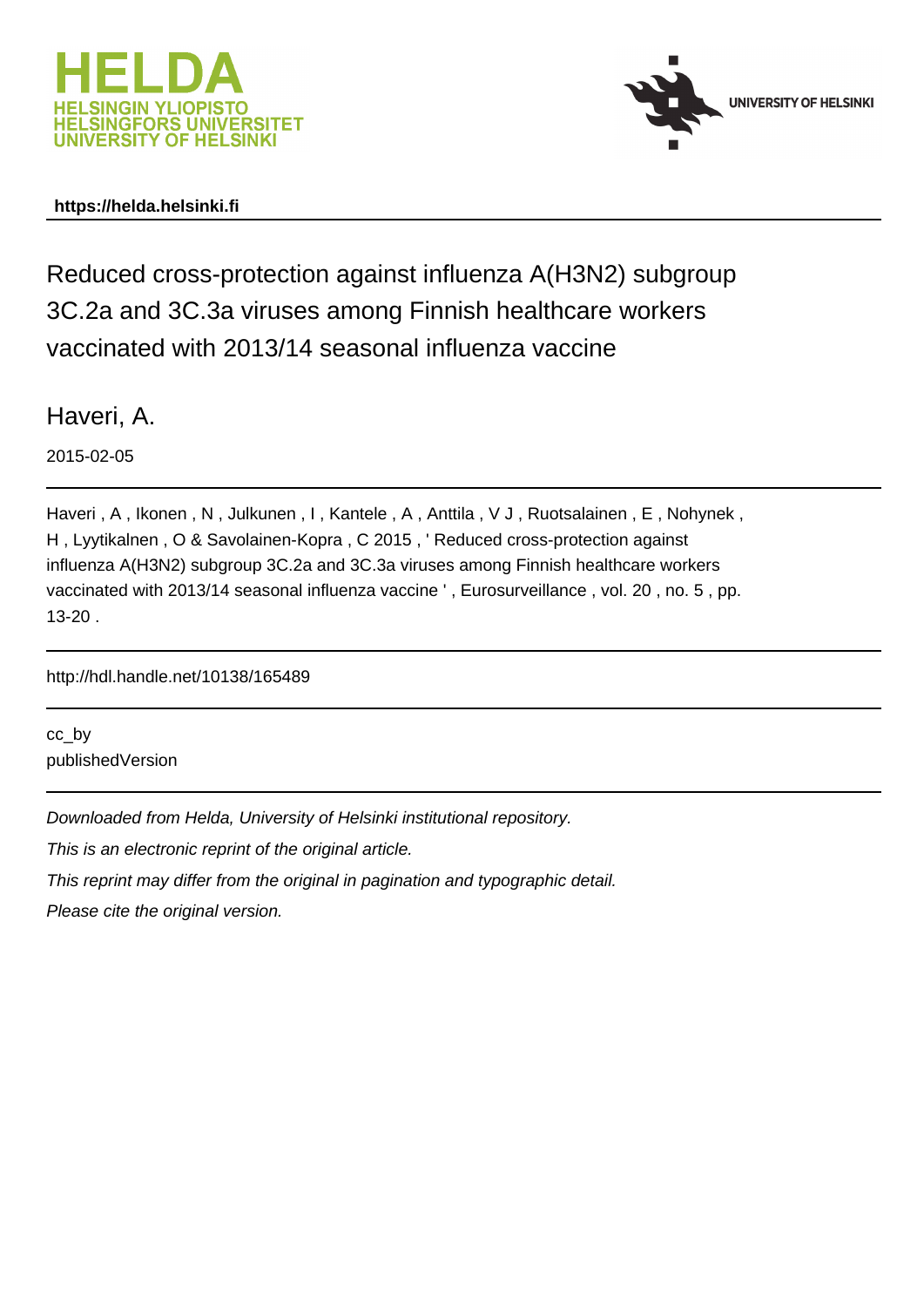# Reduced cross-protection against influenza A(H3N2) subgroup 3C.2a and 3C.3a viruses among Finnish healthcare workers vaccinated with 2013/14 seasonal influenza vaccine

A Haveri (anu.haveri@thl.fi)', N Ikonen', I Julkunen'<sup>.2</sup>, A Kantele<sup>3</sup>, V J Anttila<sup>3</sup>, E Ruotsalainen<sup>s</sup>, H Nohynek<sup>4</sup>, O Lyytikäinen<sup>s</sup>, C **Savolainen-Kopra1**

- 1. Viral Infections Unit, Department of Infectious Diseases, National Institute for Health and Welfare, Helsinki, Finland
- 2. Department of Virology, University of Turku, Turku, Finland
- 3. Division of Infectious Diseases, Department of Medicine, University of Helsinki and Helsinki University Hospital, Helsinki, Finland
- 4. Vaccination Programme Unit, Department of Health Protection, National Institute for Health and Welfare, Helsinki, Finland 5. Infectious Disease Control Unit, Department of Infectious Diseases, National Institute for Health and Welfare, Helsinki, Finland

**Citation style for this article:**

Haveri A, Ikonen N, Julkunen I, Kantele A, Anttila VJ, Ruotsalainen E, Nohynek H, Lyytikäinen O, Savolainen-Kopra C. Reduced cross-protection against influenza A(H3N2) subgroup 3C.2a and 3C.3a viruses among Finnish healthcare workers vaccinated with 2013/14 seasonal influenza vaccine. Euro Surveill.<br>2015;20(5):pii=21028. Available online: http://www.eurosurveillance.org

Article submitted on 26 January 2015 / published on 05 February 2015

Virus strains in the seasonal influenza vaccine for the 2014/15 northern hemisphere season remained unchanged from those in 2013/14. During spring 2014, drifted influenza A(H3N2) viruses, subgroup 3C.3a, were detected in Finland; another subgroup, 3C.2a, emerged in the 2014/15 season and has predominated. We monitored antibody responses against vaccine and epidemic strains (2013/14 and 2014/15) among Finnish healthcare workers after influenza vaccination with the 2013/14 vaccine. The data suggest reduced crossprotection towards both subgroups of drifted A(H3N2) viruses.

Early in the 2014/15 influenza season, drifted influenza A(H3N2) viruses have predominated in Europe [1,2]. In Finland, the season started earlier in the year than the previous season did (December 2014 as opposed to January 2014). We characterised a subset of circulating  $2013/14$  and  $2014/15$  influenza A(H3N2) viruses genetically to monitor changes in the circulating strains. On the basis of the genetic changes identified, representatives of these strains were selected for serological study. The strains recommended by the World Health Organization (WHO) for inclusion in the 2014/15 trivalent influenza vaccine (TIV) for the northern hemisphere [3] are the same as those in 2013/14 [4]: A/California/07/2009, A/Texas/50/2012 and B/ Massachusetts/02/2012. By exploring the antibody responses to the 2013/14 TIV in Finnish healthcare workers (HCWs), we evaluated the seroprotection level against viruses included in TIV and compared it with vaccine-induced cross-protection towards selected epidemic virus strains from the 2013/14 and 2014/15 seasons. Our findings suggest reduced cross-protection towards the two subgroups of drifted A(H3N2) viruses

detected in Finland (genetic subgroups 3C.3a and 3C.2).

## **Genetic characterisation of influenza A(H3N2) viruses in Finland in 2013/14 and 2014/15**

As part of virological surveillance of influenza in Finland, a subset of influenza A(H3N2)-positive samples from sites in a sentinel influenza surveillance network and non-sentinel sites are selected throughout the season for genetic characterisation on the basis of their geographical origin and temporal distribution.

The sentinel network consists of healthcare centres collecting specimens from patients with influenza-like illness or acute respiratory infection and most also report clinical data. Healthcare centres of garrisons, also included in the network, only collect specimens. While intensive-care units are also part of the network, collecting specimens only, they are not considered as sentinel sites, as their participation is not agreed in advance (unlike that of healthcare centres). Other nonsentinel sites include clinical microbiology laboratories, for example.

Phylogenetic analysis of the haemagglutinin gene was performed as described previously [5]. Reference influenza A(H3N2) virus sequences for the phylogenetic tree were obtained from the EpiFlu database of the Global Initiative on Sharing Avian Influenza Data (GISAID) (Table 1).

During the 2013/14 season, a total of 27 influenza A(H3N2) viruses were analysed:25 belonged to group 3C.3 and two to group 3C.2 (Figure 1, Table 1). Of the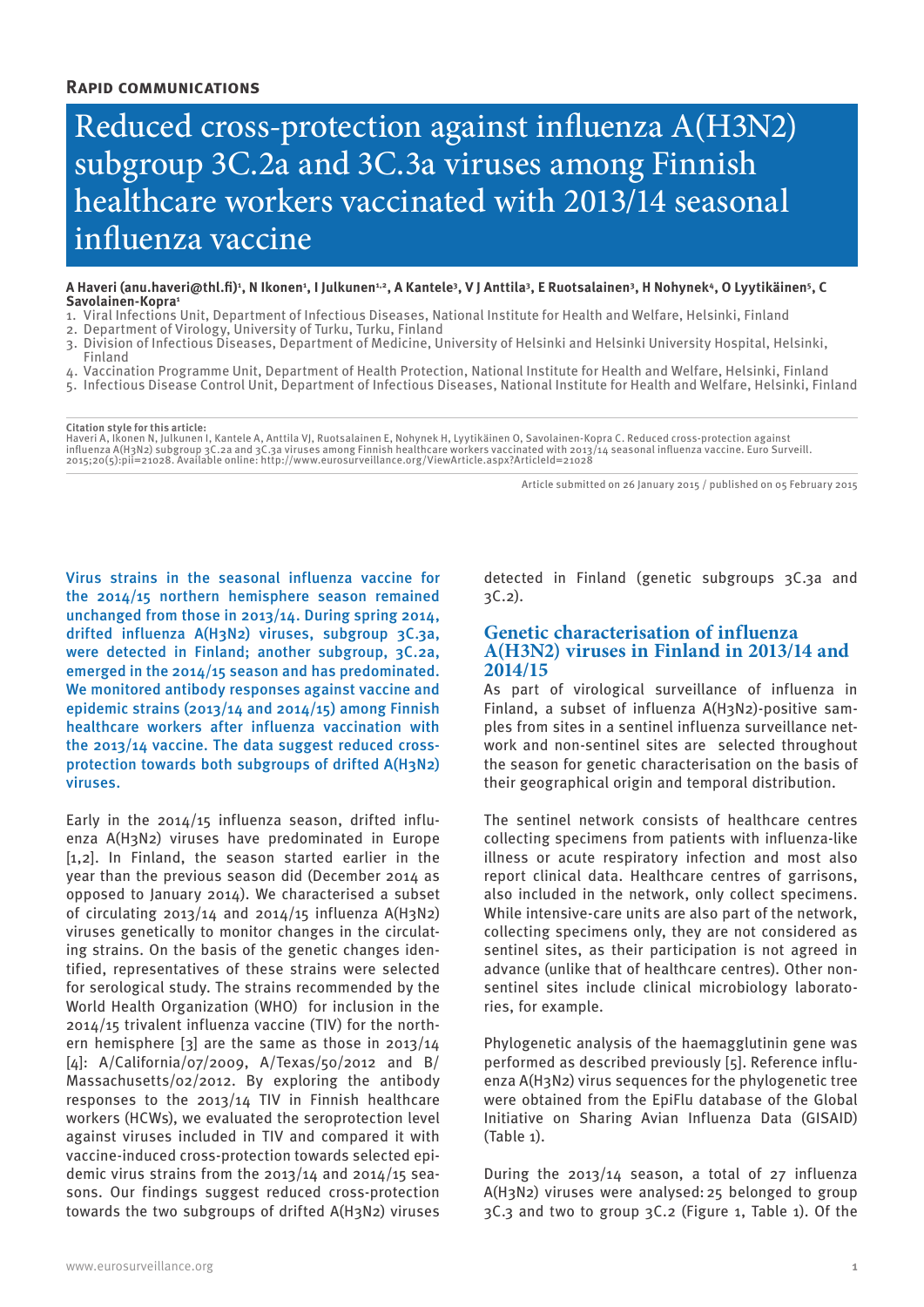# **Table 1A**

Origin of the haemagglutinin sequence information of influenza A(H3N2) viruses included in the phylogenetic analysis

| Isolate name               | <b>Segment ID</b> | Country               | Collection<br>date | Originating<br>laboratory                                                        | Submitting laboratory                                                         | <b>Authors</b>                                             |
|----------------------------|-------------------|-----------------------|--------------------|----------------------------------------------------------------------------------|-------------------------------------------------------------------------------|------------------------------------------------------------|
| A/Alabama/05/2010          | EPI278808         | <b>United States</b>  | $2010 -  $ ul-13   | <b>US Air Force School</b><br>of Aerospace<br>Medicine                           | <b>Centers for Disease Control</b><br>and Prevention                          |                                                            |
| A/Athens GR/112/2012       | EPI358885         | Greece                | 2012-Feb-01        | <b>Hellenic Pasteur</b><br>Institute                                             | National Institute for<br><b>Medical Research</b>                             |                                                            |
| A/Hong Kong/146/2013       | EPI426061         | Hong Kong<br>(SAR)    | 2013-Jan-11        | <b>Government Virus</b><br>Unit                                                  | National Institute for<br><b>Medical Research</b>                             |                                                            |
| A/Hong Kong/5738/2014      | EPI539806         | Hong Kong<br>(SAR)    | 2014-Apr-30        | <b>Government Virus</b><br>Unit                                                  | National Institute for<br><b>Medical Research</b>                             |                                                            |
| A/lowa/19/2010             | EPI335923         | <b>United States</b>  | 2010-Dec-30        | Iowa State Hygienic<br>Laboratory                                                | <b>Centers for Disease Control</b><br>and Prevention                          |                                                            |
| A/Ireland/M28426/2013      | EPI467996         | Ireland               | 2013-Apr-02        | <b>National Virus</b><br>Reference<br>Laboratory                                 | National Institute for<br><b>Medical Research</b>                             |                                                            |
| A/Johannesburg/3495/2012   | EPI405940         | South Africa          | 2012-Jul-04        | Sandringham,<br>National Institute for<br>Communicable D                         | National Institute for<br><b>Medical Research</b>                             |                                                            |
| A/Madagascar/0648/2011     | EPI319276         | Madagascar            | 2011-Feb-21        | Institut Pasteur de<br>Madagascar                                                | National Institute for<br><b>Medical Research</b>                             |                                                            |
| A/Nebraska/4/2014          | EPI539619         | <b>United States</b>  | 2014-Mar-11        | <b>Centers for Disease</b><br>Control and<br>Prevention                          | National Institute for<br><b>Medical Research</b>                             |                                                            |
| A/Norway/1186/2011         | EPI326137         | Norway                | 2011-Mar-16        | Norwegian Institute<br>of Public Health                                          | National Institute for<br><b>Medical Research</b>                             |                                                            |
| A/Norway/1330/2010         | EPI302231         | Norway                | 2010-Dec-03        | <b>WHO National</b><br>Influenza Centre                                          | National Institute for<br><b>Medical Research</b>                             |                                                            |
| A/Norway/1903/2014         | EPI539623         | Norway                | 2014-May-20        | <b>WHO National</b><br>Influenza Centre                                          | National Institute for<br><b>Medical Research</b>                             |                                                            |
| A/Perth/16/2009            | EPI211334         | Australia             | 2009               | <b>WHO Collaborating</b><br>Centre for Reference<br>and Research on<br>Influenza | <b>Centers for Disease Control</b><br>and Prevention                          |                                                            |
| A/Samara/73/2013           | EPI460558         | Russian<br>Federation | 2013-Mar-12        | <b>WHO National</b><br>Influenza Centre<br><b>Russian Federation</b>             | National Institute for<br><b>Medical Research</b>                             |                                                            |
| A/Stockholm/18/2011        | EPI326139         | Sweden                | 2011-Mar-28        | Swedish Institute for<br><b>Infectious Disease</b><br>Control                    | National Institute for<br><b>Medical Research</b>                             |                                                            |
| A/Switzerland/9715293/2013 | EPI540526         | Switzerland           | 2013-Dec-06        | National Institute for<br><b>Medical Research</b>                                | <b>Centers for Disease Control</b><br>and Prevention                          |                                                            |
| A/Texas/50/2012            | EPI391247         | <b>United States</b>  | 2012-Apr-15        | <b>Texas Department</b><br>of State Health<br>Services-Laboratory<br>Services    | <b>Centers for Disease Control</b><br>and Prevention                          |                                                            |
| A/Victoria/361/2011        | EPI349106         | Australia             | 2011-Oct-24        | Melbourne<br>Pathology                                                           | <b>WHO Collaborating Centre</b><br>for Reference and Research<br>on Influenza | Deng, Y-M;<br>Caldwell, N;<br>lannello, P;<br>Komadina, N. |
| A/Finland/385/2013         | EPI502957         | Finland               | 2013-Dec-11        | National Institute for<br><b>Health and Welfare</b>                              | National Institute for<br><b>Health and Welfare</b>                           | Ikonen, N;<br>Haanpää, M                                   |
| A/Finland/404/2014         | EPI556921         | Finland               | 2014-Feb-06        | National Institute for<br><b>Health and Welfare</b>                              | National Institute for<br><b>Health and Welfare</b>                           | Ikonen, N;<br>Haanpää, M                                   |
| A/Finland/410/2014         | EPI556922         | Finland               | 2014-Feb-26        | National Institute for<br><b>Health and Welfare</b>                              | National Institute for<br><b>Health and Welfare</b>                           | Ikonen, N;<br>Haanpää, M                                   |
| A/Finland/428/2014         | EPI556939         | Finland               | 2014-Feb-17        | National Institute for<br><b>Health and Welfare</b>                              | National Institute for<br><b>Health and Welfare</b>                           | Ikonen, N;<br>Haanpää, M                                   |
| A/Finland/433/2014         | EPI557055         | Finland               | 2014-Feb-07        | National Institute for<br><b>Health and Welfare</b>                              | National Institute for<br><b>Health and Welfare</b>                           | Ikonen, N;<br>Haanpää, M                                   |
| A/Finland/437/2014         | EPI557056         | Finland               | 2014-Mar-24        | National Institute for<br><b>Health and Welfare</b>                              | National Institute for<br><b>Health and Welfare</b>                           | Ikonen, N;<br>Haanpää, M                                   |
| A/Finland/438/2014         | EP1557057         | Finland               | 2014-Apr-03        | National Institute for<br><b>Health and Welfare</b>                              | National Institute for<br><b>Health and Welfare</b>                           | Ikonen, N;<br>Haanpää, M                                   |
| A/Finland/439/2014         | EPI557058         | Finland               | 2014-Apr-23        | National Institute for<br><b>Health and Welfare</b>                              | National Institute for<br><b>Health and Welfare</b>                           | Ikonen, N;<br>Haanpää, M                                   |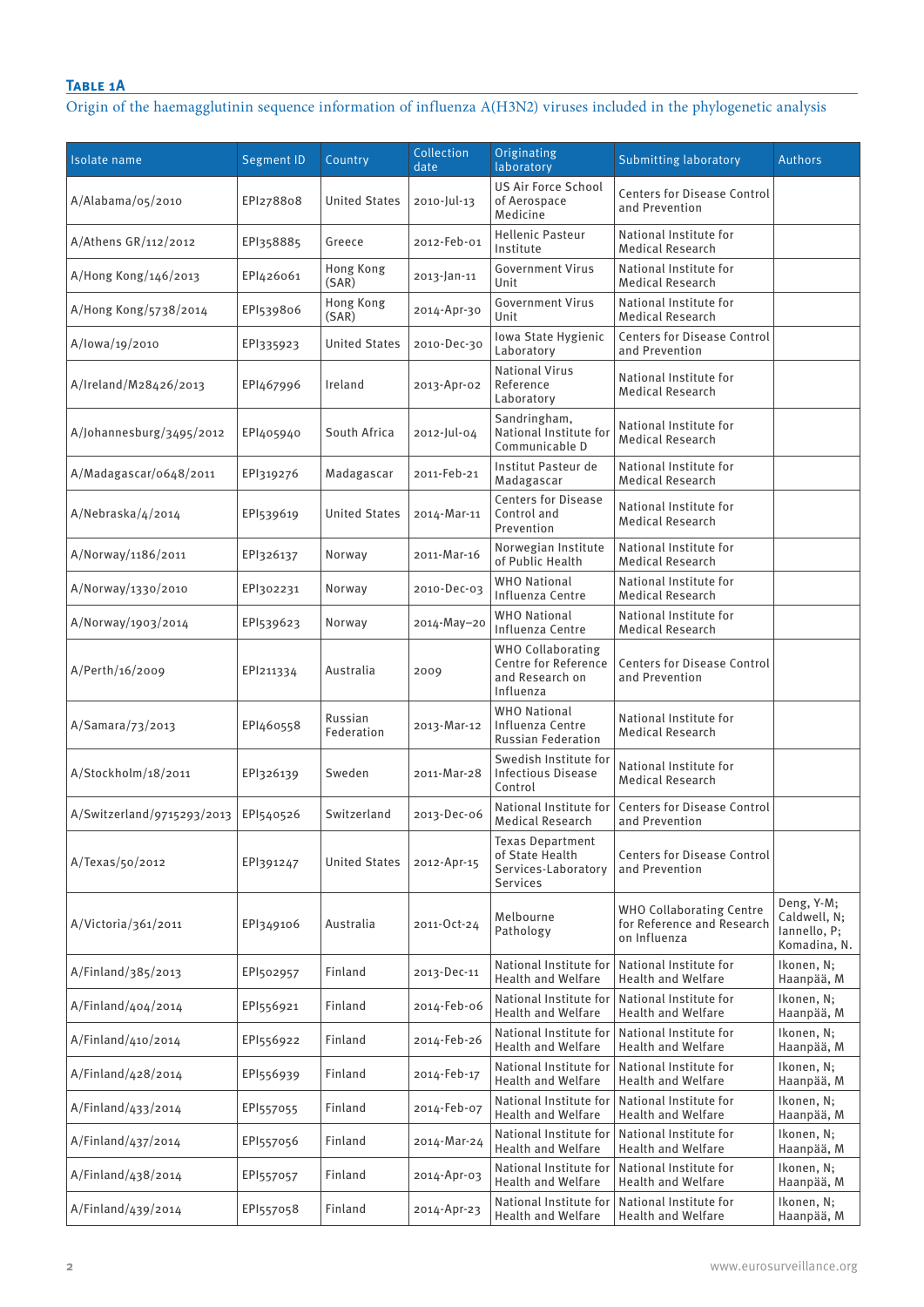## **Table 1B**

Origin of the haemagglutinin sequence information of influenza A(H3N2) viruses included in the phylogenetic analysis

| Isolate name       | <b>Segment ID</b> | Country | Collection<br>date | Originating<br>laboratory                           | Submitting laboratory                               | <b>Authors</b>           |
|--------------------|-------------------|---------|--------------------|-----------------------------------------------------|-----------------------------------------------------|--------------------------|
| A/Finland/440/2014 | EP1557059         | Finland | 2014-Apr-28        | National Institute for<br><b>Health and Welfare</b> | National Institute for<br><b>Health and Welfare</b> | Ikonen, N;<br>Haanpää, M |
| A/Finland/461/2014 | EP1557060         | Finland | 2014-Oct-22        | National Institute for<br><b>Health and Welfare</b> | National Institute for<br><b>Health and Welfare</b> | Ikonen, N;<br>Haanpää, M |
| A/Finland/462/2014 | EPI557061         | Finland | 2014-Oct-08        | National Institute for<br><b>Health and Welfare</b> | National Institute for<br><b>Health and Welfare</b> | Ikonen, N;<br>Haanpää, M |
| A/Finland/463/2014 | EP1557062         | Finland | 2014-Nov-20        | National Institute for<br><b>Health and Welfare</b> | National Institute for<br><b>Health and Welfare</b> | Ikonen, N;<br>Haanpää, M |
| A/Finland/464/2014 | EP1557063         | Finland | 2014-Nov-24        | National Institute for<br><b>Health and Welfare</b> | National Institute for<br><b>Health and Welfare</b> | Ikonen, N;<br>Haanpää, M |
| A/Finland/465/2014 | EP1557064         | Finland | 2014-Dec-01        | National Institute for<br><b>Health and Welfare</b> | National Institute for<br><b>Health and Welfare</b> | Ikonen, N;<br>Haanpää, M |
| A/Finland/466/2014 | EPI557065         | Finland | 2014-Nov-21        | National Institute for<br><b>Health and Welfare</b> | National Institute for<br><b>Health and Welfare</b> | Ikonen, N;<br>Haanpää, M |
| A/Finland/467/2014 | EP1557066         | Finland | 2014-Nov-24        | National Institute for<br><b>Health and Welfare</b> | National Institute for<br><b>Health and Welfare</b> | Ikonen, N;<br>Haanpää, M |
| A/Finland/468/2014 | EP1557067         | Finland | 2014-Nov-27        | National Institute for<br><b>Health and Welfare</b> | National Institute for<br><b>Health and Welfare</b> | Ikonen, N;<br>Haanpää, M |
| A/Finland/469/2014 | EP1557068         | Finland | 2014-Nov-27        | National Institute for<br><b>Health and Welfare</b> | National Institute for<br><b>Health and Welfare</b> | Ikonen, N;<br>Haanpää, M |

All reference and Finnish haemagglutinin sequences are available from the Global Initiative on Sharing Avian Influenza Data (GISAID) EpiFlu database.

25 group 3C.3 viruses, six represented a new drifted A(H3N2) type, group 3C.3a viruses. In Finland, these viruses were first detected in February 2013.

At the beginning of the 2014/15 season, all nine influenza A(H3N2) viruses analysed belonged to another drifted group, 3C.2a.

## **Monitoring antibody response after influenza vaccination in a cohort of healthcare workers**

A total of 79 clinically healthy HCWs (12 men, 67 women), median age 46 years (range: 22–66), were recruited on a voluntary basis during autumn 2013 from the personnel of the Department of Medicine at the Helsinki University Hospital and the Viral Infections Unit at the National Institute for Health and Welfare, Helsinki. The employer vaccinated each participant with the 2013/14 seasonal influenza vaccine, which was trivalent, nonadjuvanted, containing the three WHO-recommended influenza virus strains. One dose was administered intramuscularly. Serum samples were collected before vaccination (day 0) and three weeks and six months after vaccination.

The study protocol was approved by the Ethic Committee of the Department of Medicine, Helsinki University Hospital (298/13/03/00/12) and the Finnish Medicines Agency (EudraCT 2012–003727–38). Written informed consent was provided by all participants.

The serum samples were tested by the haemagglutination inhibition (HI) test for the presence of antibodies against TIV vaccine viruses and Finnish influenza virus isolates from the 2013/14 and 2014/15 seasons. TIV strains for the northern hemisphere 2013/14 and 2014/15 seasons were A/California/07/2009 (group 1),  $A/Texas/50/2012$  (group 3C.1) and B/ Massachusetts/02/2012 (clade 2). For comparison, we also included B/Wisconsin/01/2010 (clade 3), the vaccine strain for the northern hemisphere 2012/13 season, and A/Switzerland/9715293/2013 (H3N2) (group 3C.3a), the vaccine strain for the southern hemisphere 2015 season. We also included A/Finland/420/2014 (group 6B), which represented the Finnish A(H1N1) pdm09 strain that circulated in 2013/14. In addition, A/Finland/385/2013 (2013/14), A/Finland/428/2014 (2013/14) and A/Finland/464/2014 (2014/15) were selected as representative of circulating Finnish A(H3N2) viruses for groups 3C.3, 3C.3a and 3C.2a, respectively.

The assay was performed as previously described [6] using erythrocytes from turkeys for A(H1N1)pdm09 viruses and guinea pigs for A(H3N2) and influenza B viruses. A(H3N2) viruses were assayed in the presence of 20 nM oseltamivir carboxylate (Roche). For statistical analyses, serum specimens with HI titres < 10 were assigned a titre value of 5. We calculated the geometric mean titres (GMT) with 95% confidence intervals and presumable seroprotection rate (using the commonly accepted European Medicines Agency criteria [7]: HI titre≥ 1:40) for each virus. Statistical significance of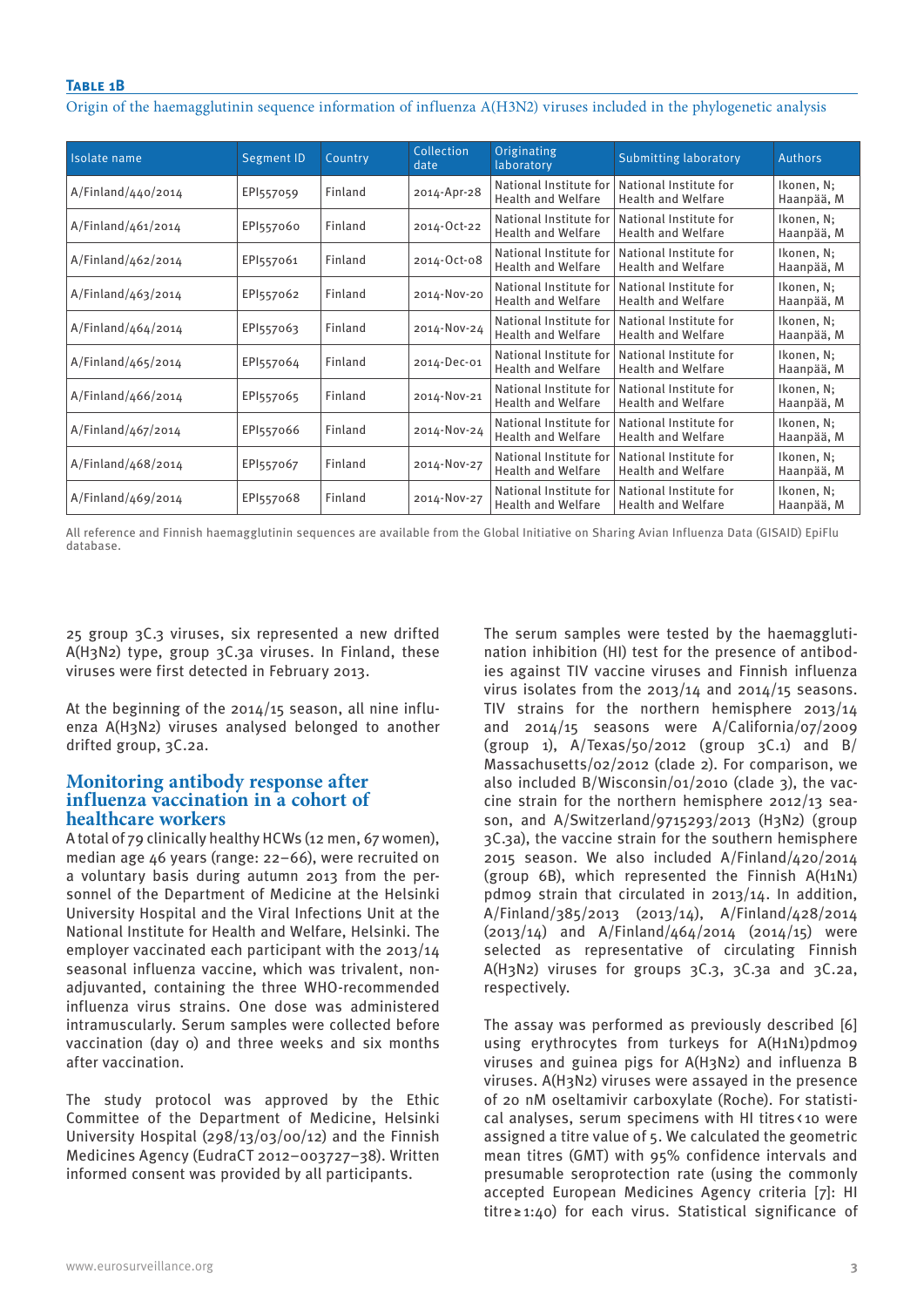#### **Figure 1**

Phylogenetic analysis of the haemagglutinin sequences of influenza A(H3N2) viruses from Finnish surveillance data during two epidemic seasons, 2013/14 and 2014/15



All sequences included in the phylogenetic tree were 1,650 nucleotides long. The tree was constructed using the neighbour-joining method with Mega software version 5.1 and with 1,000 bootstrap replicates. Bootstrapping values ≥60 are shown. The viruses used in serological tests are in bold blue. In addition, the vaccine viruses for northern and southern hemisphere are shown in boxes. Arrowed lines represent the location of amino acid substitutions.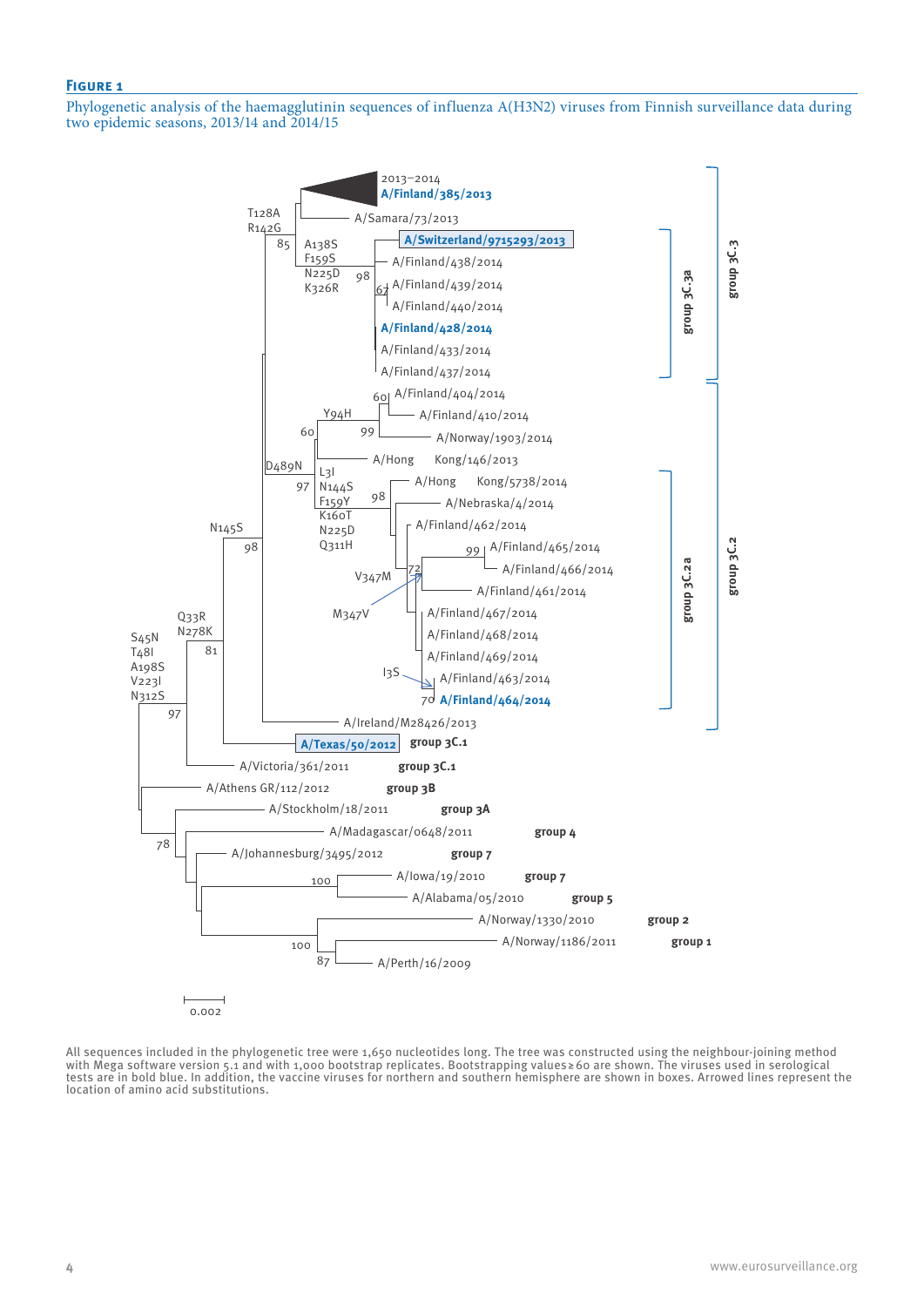#### **Table 2**

Geometric mean titres against influenza A(H1N1)pdm09, A(H3N2) and B viral strains measured by haemagglutination inhibition test before and after vaccination of 79 healthcare workers with 2013/14 trivalent influenza vaccine, Finland

|                                      |              | Geometric mean titres (95% Cls) |                      |                     |  |  |  |
|--------------------------------------|--------------|---------------------------------|----------------------|---------------------|--|--|--|
| Influenza virus strain               | Group        | Day o<br>$n = 79$               | Day 21<br>$n = 77$   | Day 180<br>$n = 72$ |  |  |  |
| A(H1N1)pdmo9                         |              |                                 |                      |                     |  |  |  |
| A/California/07/2009 <sup>ª</sup>    | $\mathbf{1}$ | $31.5(26.0-40.4)$               | $63.9(51.9 - 74.5)$  | $38.8(32.3 - 48.6)$ |  |  |  |
| A/Finland/420/2014                   | 6B           | $34.8(29.6 - 50.4)$             | $85.3(68.8 - 105.5)$ | $45.9(37.4-61.7)$   |  |  |  |
| $A(H_3N_2)^b$                        |              |                                 |                      |                     |  |  |  |
| A/Texas/50/2012 <sup>a</sup>         | 3C.1         | $33.2(26.5-41.0)$               | $70.3(57.8-86.0)$    | $50.7(39.7-60.4)$   |  |  |  |
| A/Finland/385/2013                   | 3C.3         | $25.3(20.7-31.0)$               | $46.5(38.1 - 56.0)$  | $26.8(21.6 - 32.4)$ |  |  |  |
| $A/Switzerland/g715293/2013c$        | 3C.3a        | $11.4(8.9-14.3)$                | $19.5(15.1 - 26.4)$  | $12.1(9.6 - 16.0)$  |  |  |  |
| A/Finland/428/2014                   | 3C.3a        | $8.6(7.3-10.0)$                 | $13.7(11.7-17.8)$    | $8.7(7.5-10.2)$     |  |  |  |
| A/Finland/464/2014                   | 3C.2a        | $7.6(6.7 - 8.7)$                | $12.3(10.8-15.0)$    | $9.3(8.1-10.7)$     |  |  |  |
| B (Yamagata)                         |              |                                 |                      |                     |  |  |  |
| B/Massachusetts/02/2012 <sup>a</sup> | Clade 2      | $19.8(16.3-24.5)$               | $37.1(31.2 - 44.3)$  | $30.3(24.7-37.1)$   |  |  |  |
| B/Wisconsin/01/2010 <sup>d</sup>     | Clade $3$    | $19.1(15.8-23.2)$               | $34.0(28.4-40.7)$    | $30.0(25.1-35.7)$   |  |  |  |

CI: confidence interval.

One dose of non-adjuvanted trivalent 2013/14 seasonal influenza vaccine was administered intramuscularly to Finnish healthcare workers. Day 0 refers to serum samples collected before vaccination.

<sup>a</sup> Vaccine strain, northern hemisphere season 2013/14 and 2014/15.

**b** Haemagglutination inhibition test with 20nM oseltamivir carboxylate (Roche).

<sup>c</sup> Vaccine strain, southern hemisphere season 2015.

 $d$  Vaccine strain, northern hemisphere season 2012/13.

differences was estimated using Student's t-test (paired, two-tailed), with a significance level of  $p \nless 0.05$ .

For all virus strains tested, there was a significant (p<0.01) increase in the GMTs of the antibody response three weeks after TIV vaccination (Table 2). At six months, the GMTs decreased by 39.4–46.2%, 24.4– 42.3% and 11.9–18.4% for influenza A(H1N1)pdm09, A(H3N2) and B viruses, respectively. The decrease was significant ( $p$ <0.05 to  $p$ <0.001) for both types influenza A viruses.

The baseline seroprotection rate for A(H1N1)pdm09 viruses was 57.0–58.2% (Figure 2). Three weeks after vaccination, the GMTs were higher for the recently circulating A/Finland/420/2014 strain than for the vaccine strain ( $p$ <0.05). Post-vaccination seroprotection rates were 89.6% and 85.7% for A/Finland/420/2014 and A/California/07/2009 viruses, respectively.

The seroprotection rate for A(H3N2) vaccine virus A/ Texas/50/2012 was 60.8% before vaccination and 87.0% three weeks after it. Three weeks post-vaccination, the GMTs were somewhat weaker for A/ Finland/385/2013, a Finnish representative of group  $3C.3$  virus strains, than to the vaccine strain ( $p \times q$ ,  $q$ ). Significantly lower GMTs were detected for the group 3C.3a strain A/Switzerland/9715293/2013 as well as the Finnish group 3C.3a strain A/Finland/428/2014 and recently circulating group 3C.2a strain A/ Finland/464/2014 compared with the vaccine strain  $(p \, 0.0001)$ .

For drifted Finnish 3C.3a and 3C.2a viruses, baseline seroprotection rates were low (8.9% and 1.3%, respectively) and fivefold reductions in GMTs (for both) were detected three weeks after vaccination, compared with the vaccine strain. The reduction in GMTs for A/Finland/428/2014 (group 3C.3a) was in line with recently reported HI and neutralisation levels [8,9].

The baseline seroprotection rate for influenza B viruses was 26.6–27.8%. Three weeks after vaccination, very similar seroprotection rates were seen for vaccine strains B/Massachusetts/2/12 (61.0%) and B/Wisconsin/01/2010 (59.7%), which both represent the Yamagata-lineage viruses but belong to different clades.

#### **Discussion**

During the 2013/14 season, the relative prevalence of A(H1N1)pdm09, A(H3N2) and B influenza viruses varied from one European country to another [10]. In Finland, A(H1N1)pdm09 viruses predominated but A(H3N2) viruses were also detected. Most of the circulating A(H1N1)pdm09 and A(H3N2) viruses corresponded well with those included in the seasonal TIV vaccine for that season. Viruses from patients requiring intensive care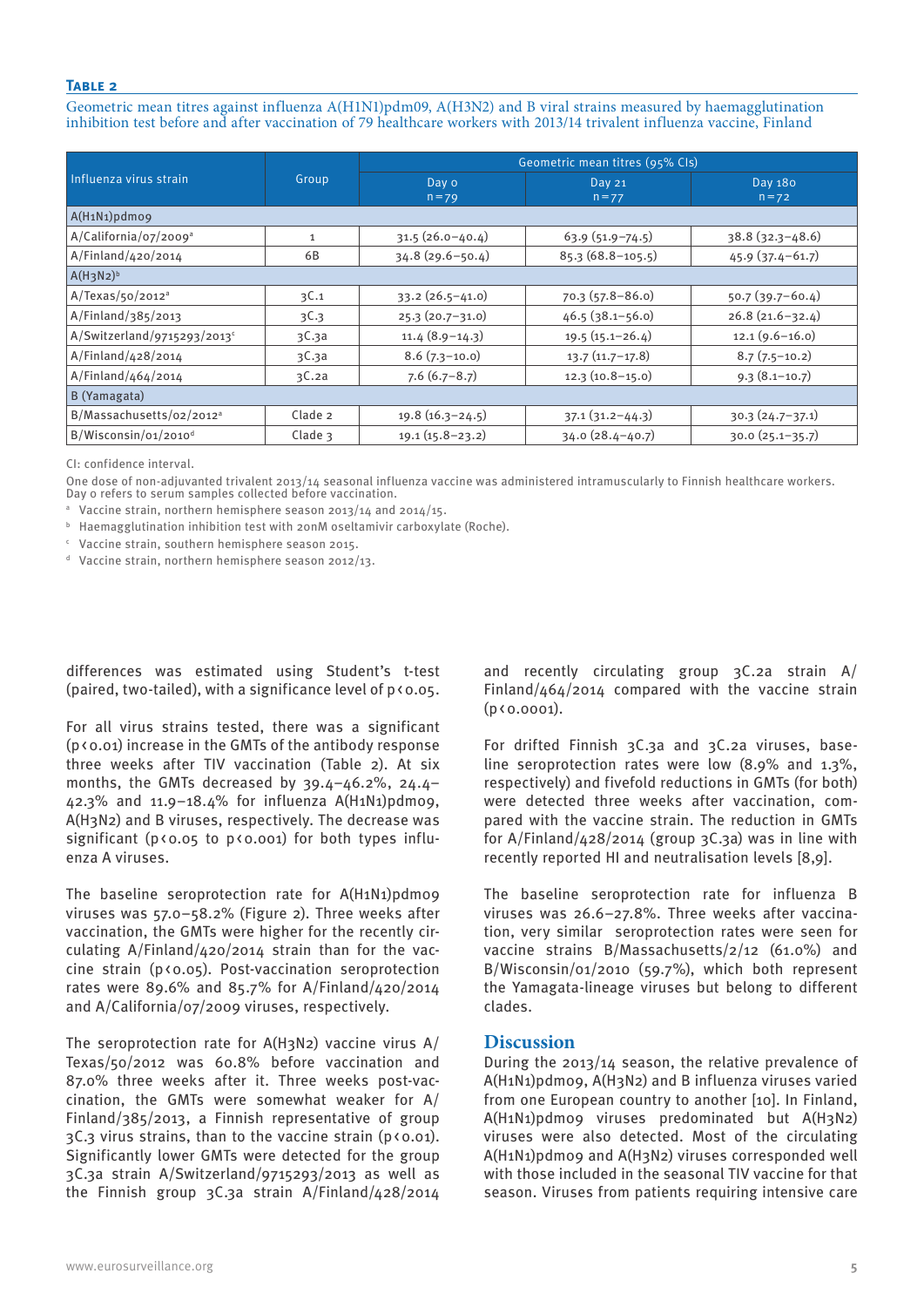#### **Figure 2**





Seroprotection rate was defined as the percentage of participants with a haemagglutination inhibition titre≥40. Day 0 refers to serum samples collected before vaccination.

<sup>a</sup> Vaccine strain, northern hemisphere season 2013/14 and 2014/15.

<sup>b</sup> Vaccine strain, southern hemisphere season 2015.

<sup>c</sup> Vaccine strain, northern hemisphere season 2012/13.

were not proven genetically different from other circulating viruses [11].

Representatives of influenza A(H3N2) groups 3C.2 and 3C.3 were found in Europe in the 2013/14 season and since February 2014, two new genetic subgroups, 3C.2a and 3C.3a, emerged in these clusters [8,10]. Both of these genetic subgroups contain viruses that show antigenic drift from the vaccine virus [1]. In Finland, infections caused by A(H3N2) genetic subgroup 3C.3a viruses were detected between February and April 2014. Genetic subgroup 3C.2a viruses, in contrast, did not circulate in Finland during the 2013/14 season but only emerged in the 2014/15 season.

Drifted influenza A(H3N2) viruses have been circulating in the countries of the European Union and European Economic Area in the 2014/15 season. The majority of genetically characterised viruses belong to group 3C.2a although 3C.3a viruses have also been detected [1]. In the United States (US), the Centers for Disease

Control and Prevention has issued a health advisory notice regarding the circulation of drifted influenza A(H3N2) viruses in the US [12]. Early estimates of the current seasonal influenza vaccine effectiveness from the US and Canada suggest low effectiveness against circulating A(H3N2) viruses [13,14].

New antigenic A(H3N2) clusters appear on average every 3.3 years [15]. Seven amino acid locations have been shown to be responsible for the major antigenic changes in A(H3N2) viruses [16]. Subgroup 3C.2a and 3C.3a viruses carry specific amino acid substitutions that drifted from the corresponding main groups. Both subgroups have a substitution at position 159, which has shown to be one of seven positions responsible for the major antigenic changes between 1968 and 2003 A(H3N2) viruses [16].

In our analysis of antibody response, GMTs against the circulating A/Finland/428/2014 virus (a group 3C.3a A(H3N2) virus) were found to be significantly lower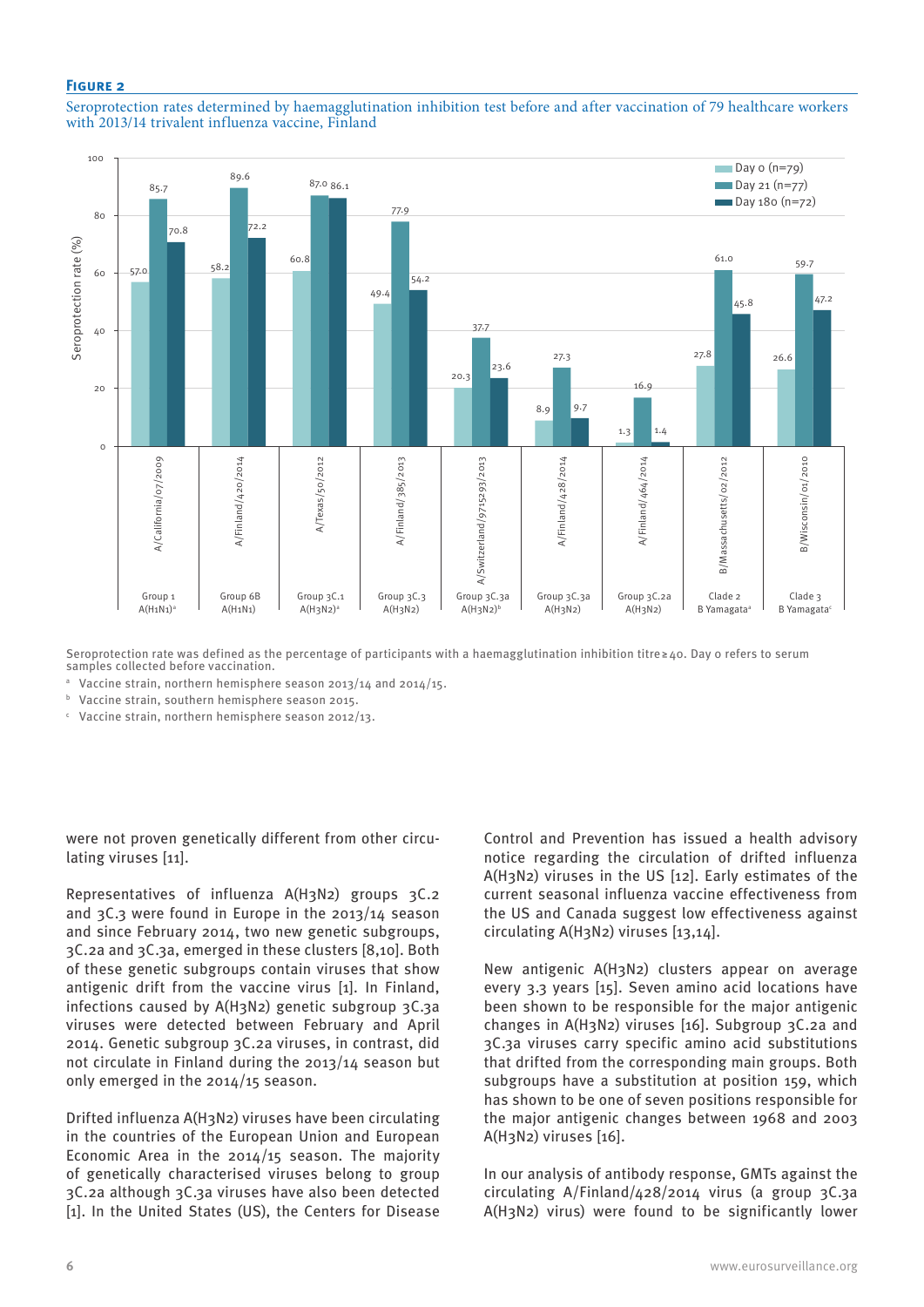than GMTs against the homologous A/Texas/50/2012 vaccine virus. These results are in line with those from Finnish A(H3N2) variant strains tested in WHO Collaborating Centre for Reference and Research on Influenza, in London, United Kingdom, using HI and virus neutralisation assays [9] and previous serological studies [8]. The pre-vaccination seroprotection rate of the HCWs we tested for this virus variant was only less than 10%. Even at three weeks after vaccination, the cross-protection rate was only less than 30% and decreased toless than 10% within 6 months.

The GMTs were found to be significantly lower against the currently circulating subgroup 3C.2a A(H3N2) virus A/Finland/464/2014 than against the homologous A/ Texas/50/2012 vaccine virus. Only one of the 79 HCWs tested had pre-existing seroprotective antibody levels against this virus variant. Three weeks after vaccination, the cross-protection rate was 16.9% and decreased toless than2% within six months. Subgroup 3C.2a viruses have also shown to have poor reactivity with post-infection ferret antisera against vaccine virus A/Texas/50/2012 [17].

Although influenza A(H1N1)pdm09 viruses have undergone genetic changes from the A/California/07/2009 strains present in the vaccine, the majority of epidemic viruses in Europe have been antigenically similar to the vaccine virus [2,10]. Our serological results indicate a strong vaccine-induced seroprotection rate against A(H1N1)pdm09 viruses. Consistent with this, more than half of the Finnish HCWs tested had pre-existing immunity against A(H1N1)pdm09 viruses. This may be due to the history of sequential TIV vaccinations in the study group or natural infections by A(H1N1)pdm09 viruses.

We acknowledge at least a few limitations in our serological analysis. First, the number of HCWs included in the study was limited. Secondly, the HCWs we tested did not represent all age groups: thus the results do not necessarily apply to children or elderly individuals. Antibody responses to influenza A(H1N1)pdm09 vaccination are age dependent [18] and low vaccine effectiveness against A(H3N2) has been reported among elderly persons [19]. For influenza B viruses, the overall impact of lineage-level mismatch between vaccine and circulating strains has been shown to be considerable, especially among children and adolescents [20]. Thirdly, HCWs are often vaccinated more regularly than others (in Finland, influenza vaccination is recommended for all HCWs who come in contact with patients) and they are also at higher risk of contracting influenza virus. The impact of repeated vaccination on vaccine effectiveness against influenza is still under investigation and discussion [21,22].

In conclusion, our serological data suggest that although the  $2013/14$  and  $2014/15$  TIV would protect against A(H1N1)pdm09 viruses, the protection against influenza A(H3N2) 3C.2a and 3C.3a virus variants would be suboptimal. The current epidemic situation in the

northern hemisphere underlines the need to change the A(H3N2) component of the 2015/16 vaccine to a virus that represents one of the drifted groups. With minimal pre-existing immunity and a limited crossprotective effect from the TIV, the population in the northern hemisphere may be more susceptible to the new influenza A(H3N2) virus variants during the current 2014/15 season. However, influenza vaccination is strongly encouraged for HCWs, as well as for persons in risk groups, to reduce influenza disease burden and the spread of the epidemics.

#### **Acknowledgements**

We would like to thank sentinel surveillance network and intensive-care units for their contribution in providing swab specimens. The WHO Collaborating Centre at the National Institute for Medical Research, London, UK, is acknowledged for providing TIV viruses used in the HI test and for all support and information. We thank all volunteers for their contribution in providing sera. Furthermore, we thank Riitta Santanen, Minna Haanpää, Esa Rönkkö, Alena Kaijalainen, Päivi Hirttiö, Teija Aalto, Mervi Eskelinen and Outi Rautio for their expert technical assistance, and Tarja Silvasti for help in the recruitment process. The study was supported by the funds from the National Institute for Health and Welfare. The funding agency had no role in the study design, data collection and analysis, decision to publish or preparation of the manuscript.

We gratefully acknowledge the authors, originating and submitting laboratories of the sequences from GISAID's EpiFlu database. All submitting laboratories may be contacted directly via the GISAID website www.gisaid.org.

#### **Conflicts of interest**

None declared.

#### **Authors' contributions**

All authors have contributed to, seen and approved the manuscript. AH performed the serological data analysis and wrote the draft manuscript. NI made the genetic characterisations and participated in the writing of the manuscript. IJ, ER, AK and VJA were involved in the design of TIV vaccination study and sera collections. OL and HN provided their comments and participated in discussions. CSK was responsible for the viral laboratory facility and participated in the writing of the manuscript.

#### **References**

- European Centre for Disease Prevention and Control (ECDC). Rapid risk assessment. Circulation of drifted influenza A(H3N2) viruses in the EU/EEA - 22 December 2014. Stockholm: ECDC; 2014. Available from: http://ecdc.europa.eu/en/publications/ Publications/RRA-InfluenzaA-H3N2-Dec-2014.pdf
- 2. Broberg E, Snacken R, Adlhoch C, Beauté J, Galinska M, Pereyaslov D, et al. Start of the 2014/15 influenza season in Europe: drifted influenza A(H3N2) viruses circulate as dominant subtype. Euro Surveill. 2015;20(4):21023. Available from: http://www.eurosurveillance.org/ViewArticle. aspx?ArticleId=21023
- 3. World Health Organization (WHO). Recommended composition of influenza virus vaccines for use in the 2014-2015 northern hemisphere influenza season. Geneva: WHO; 20 Feb 2014. Available from: http://www.who.int/influenza/vaccines/virus/ recommendations/2014\_15\_north/en/